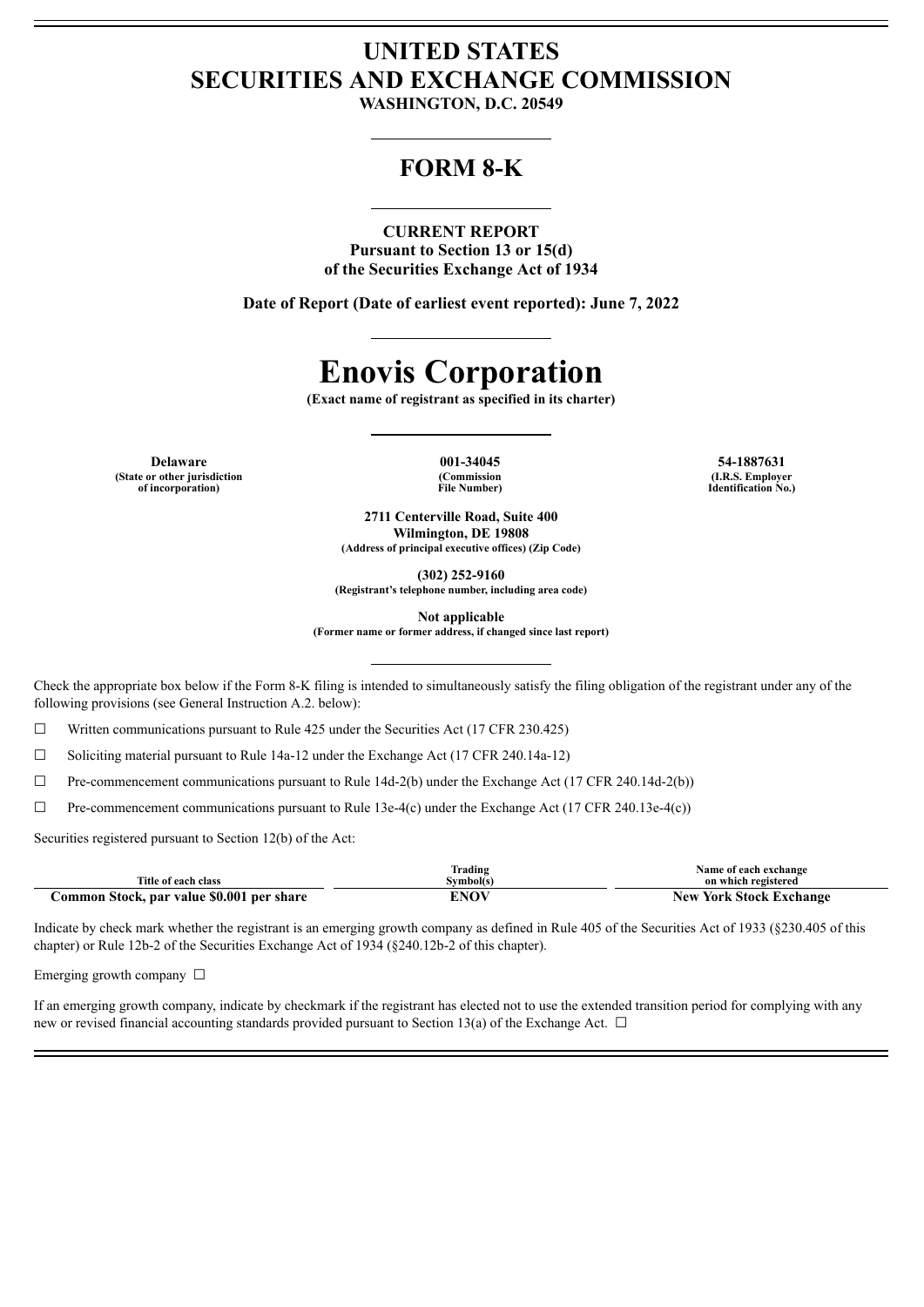#### Item 5.02 Departure of Directors or Certain Officers; Appointment of Certain Officers; Compensatory Arrangements of Certain Officers

On June 7, 2022, at the 2022 Annual Meeting of Stockholders (the "Annual Meeting") of Enovis Corporation (the "Company"), an amendment to the Company's 2020 Omnibus Incentive Plan (the "Amendment") was approved by the Company's stockholders. The Amendment was previously adopted by the Company's Board of Directors on April 26, 2022, subject to the approval of the Company's stockholders.

The Amendment authorizes an additional 745,000 shares of the Company's common stock, par value \$0.001 per share, for issuance under the 2020 Omnibus Incentive Plan. The foregoing description of the Amendment is qualified by the full text of the Amendment, a copy of which is filed as Exhibit 10.1 to this Current Report on Form 8-K and is incorporated herein by reference.

#### **Item 5.07 Submission of Matters to a Vote of Security Holders.**

On June 7, 2022, the Company held its Annual Meeting, at which four proposals were submitted to the Company's stockholders. The proposals are described in detail in the Company's Proxy Statement for the Annual Meeting filed with the Securities and Exchange Commission on April 28, 2022. The final results for each proposal are set forth below:

#### **Proposal 1-** Election of Directors:

The Company's stockholders elected eleven directors to the Company's Board of Directors (to hold office until the next annual meeting of stockholders and until their respective successors are elected and qualified). The votes regarding this proposal were as follows:

| Nominee              | For        | Against   | Abstain |
|----------------------|------------|-----------|---------|
| Mitchell P. Rales    | 47,063,382 | 1,613,776 | 61,534  |
| Matthew L. Trerotola | 48,454,008 | 273,184   | 11,500  |
| Barbara W. Bodem     | 47,099,071 | 1,627,996 | 11,625  |
| Liam J. Kelly        | 48,463,459 | 263,291   | 11,942  |
| Angela S. Lalor      | 48,642,718 | 84,317    | 11,657  |
| Philip A. Okala      | 48,501,433 | 225,316   | 11,943  |
| Christine Ortiz      | 48,671,889 | 55,179    | 11,624  |
| A. Clayton Perfall   | 48,346,829 | 378,543   | 13,320  |
| <b>Brady Shirley</b> | 48,172,890 | 552,823   | 12,979  |
| Rajiv Vinnakota      | 47,539,202 | 1,187,548 | 11,942  |
| Sharon Wienbar       | 47.855.319 | 871.749   | 11,624  |

**Proposal 2**- Ratification of appointment of independent registered accounting firm:

The Company's stockholders ratified the appointment of Ernst & Young LLP as the Company's independent registered public accounting firm for the year ending December 31, 2022. The votes regarding this proposal were as follows:

| 382.613<br>49.660.364<br>2.330 | For | <b>Against</b> | Abstain |
|--------------------------------|-----|----------------|---------|
|                                |     |                |         |

**Proposal 3-** Advisory vote on the executive compensation of the named executive officers:

The Company's stockholders approved, by non-binding advisory vote, the compensation of the Company's named executive officers. The votes regarding this proposal were as follows:

| For        | Against   | Abstain |
|------------|-----------|---------|
| 47,241,765 | 1,477,907 | 19.020  |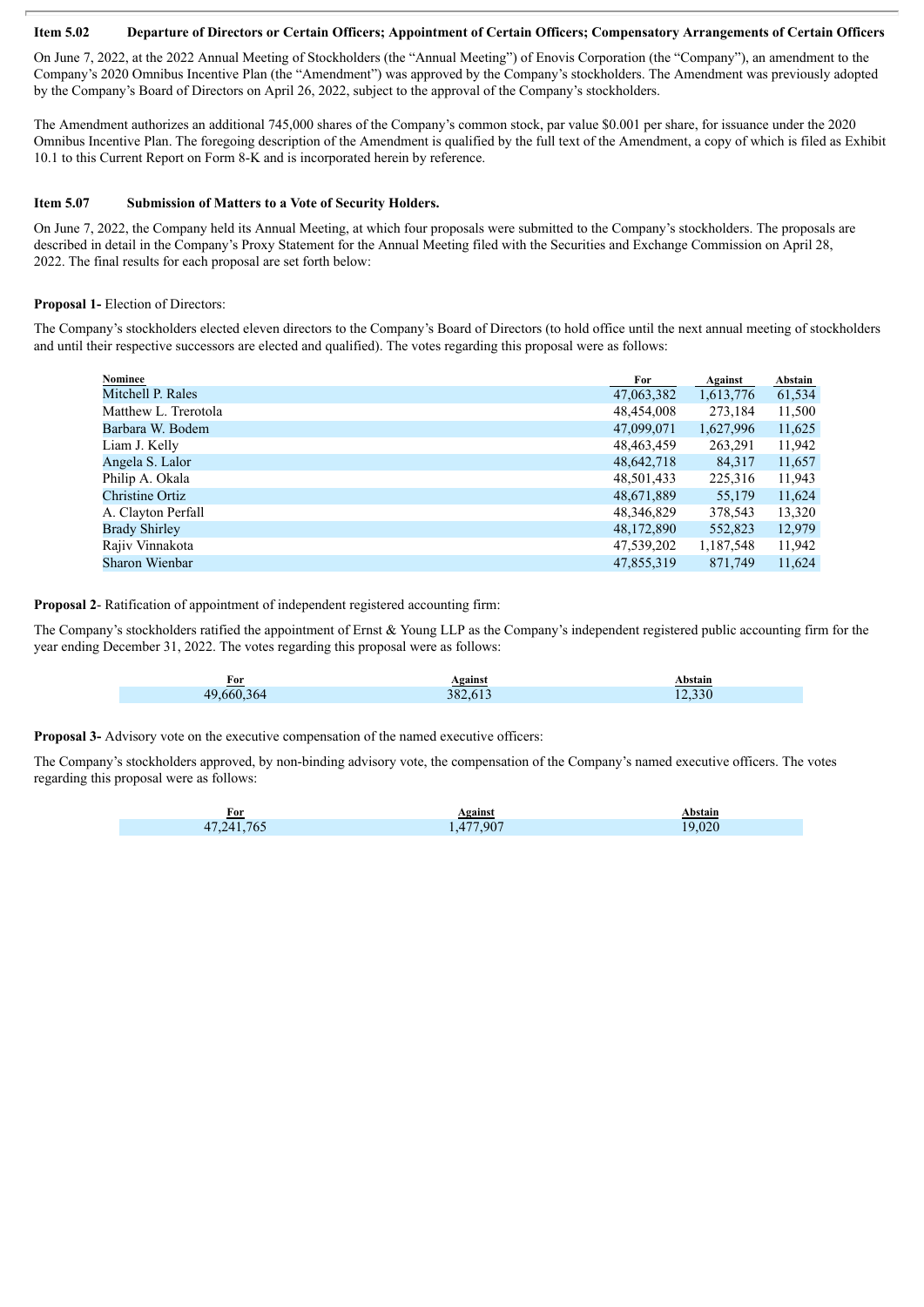**Proposal 4-** Approve an amendment to the Enovis Corporation 2020 Omnibus Incentive Plan:

The Company's stockholders approved an amendment to the Company's 2020 Omnibus Incentive Plan. The votes regarding this proposal were as follows:

| For        | Against  | Abstain |
|------------|----------|---------|
| 46,837,535 | ,884,772 | 16,385  |

## **Item 9.01 Financial Statements and Exhibits**

(d) Exhibits

10.1 First [Amendment](#page-4-0) to the Enovis Corporation 2020 Omnibus Incentive Plan

104 Cover Page Interactive Data File – The cover page from this Current Report on Form 8-K is formatted in Inline XBRL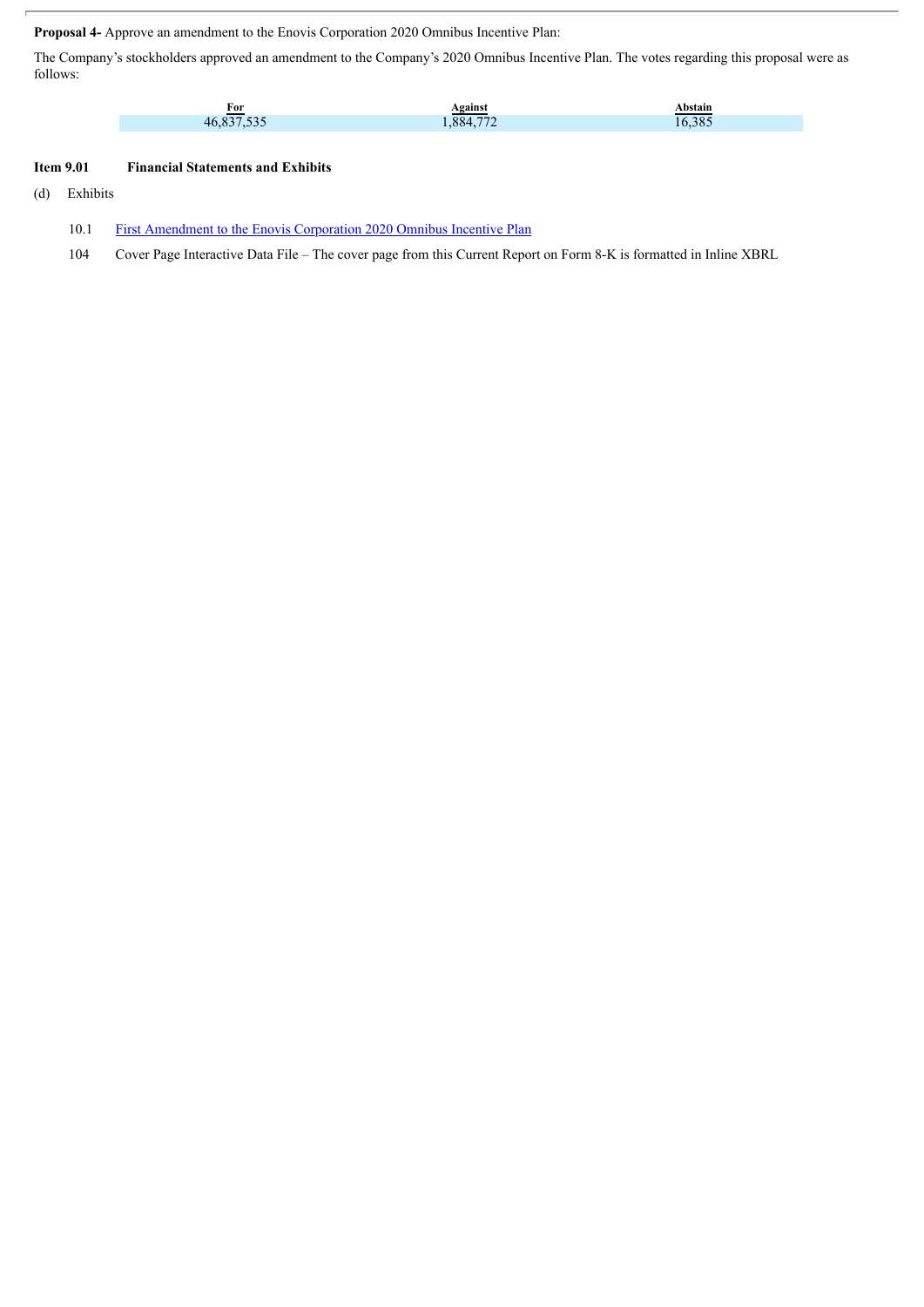## **SIGNATURES**

Pursuant to the requirements of the Securities Exchange Act of 1934, the registrant has duly caused this report to be signed on its behalf by the undersigned hereunto duly authorized.

Date: June 13, 2022

# **ENOVIS CORPORATION**

By: /s/ Bradley J. Tandy

Name: Bradley J. Tandy Title: Senior Vice President and General Counsel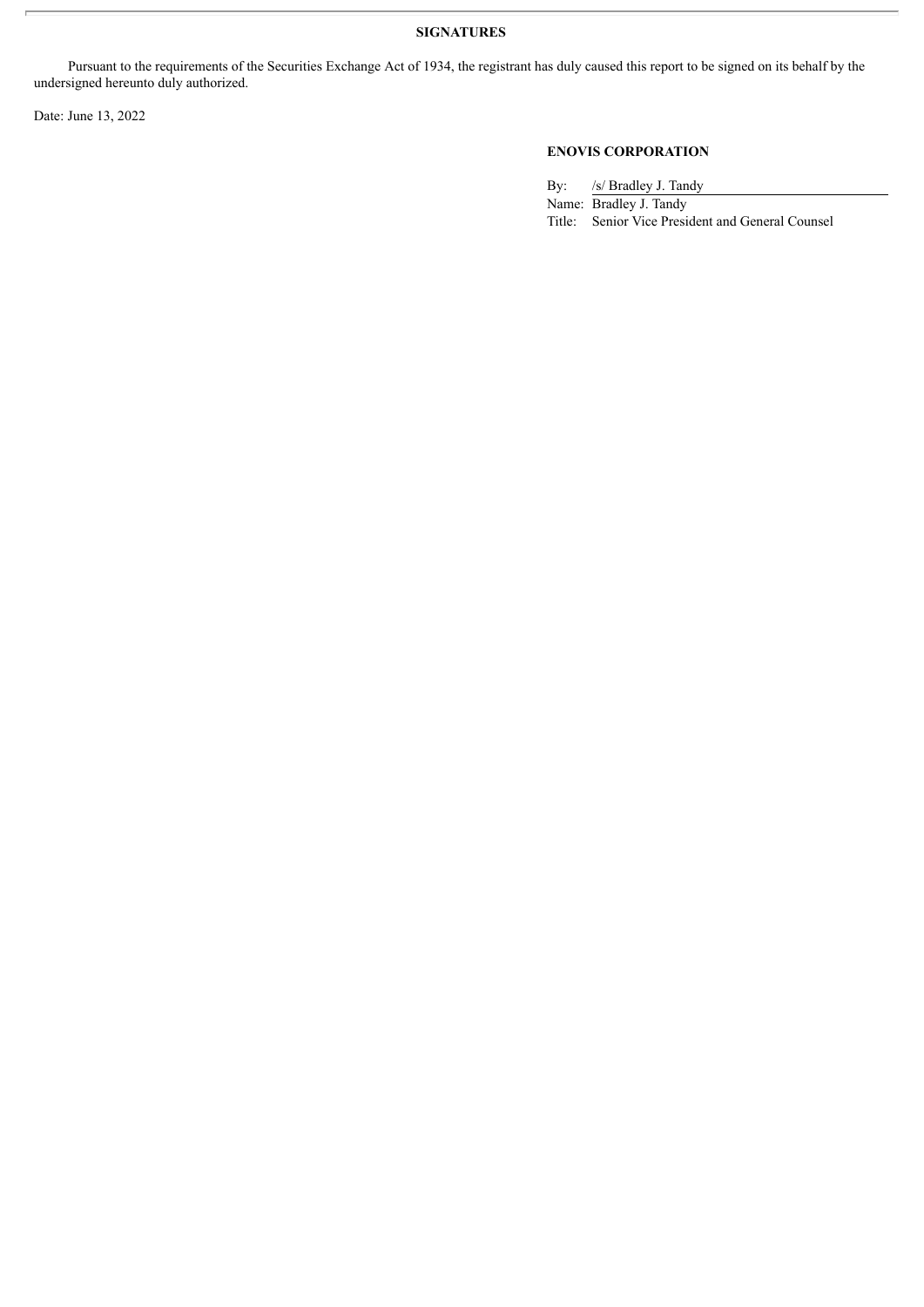#### **FIRST AMENDMENT TO THE ENOVIS CORPORATION 2020 OMNIBUS INCENTIVE PLAN**

<span id="page-4-0"></span>**WHEREAS**, Enovis Corporation, a Delaware corporation, formerly named Colfax Corporation (the "**Company**"), established and sponsors the Enovis Corporation 2020 Omnibus Incentive Plan (the "**Plan**");

**WHEREAS**, pursuant to Section 5.3 of the Plan, the Board of Directors of the Company (the "**Board**") reserved the right to amend the Plan at any time;

**WHEREAS**, as a result of the one-for-three reverse stock split of the common stock, \$0.001 par value per share, of the Company (the "**Stock**") and pursuant to Section 17 of the Plan, the aggregate number of remaining shares of Stock reserved and available for issuance under Section 4.1 of the Plan was reduced to  $1,080,024$ ; and

**WHEREAS**, the Board desires to amend the Plan to add an additional 745,000 shares of Stock of the Company for issuance under the Plan.

**NOW**, **THEREFORE**, pursuant to the power reserved by Section 5.3 of the Plan, the Board amends the Plan as follows, subject to and effective upon approval by the Company's stockholders at the Annual Meeting to be held on June 7, 2022 (the "**2022 Annual Meeting**"). Defined terms used herein, but not otherwise defined in this First Amendment, shall have the meanings ascribed to them in the Plan:

1. Section 4.1 containing the aggregate number of shares of Stock reserved and available for issuance pursuant to Awards granted under the Plan is hereby amended in its entirety to read:

"4.1 **Number of Shares.** Subject to the Share Counting rules set forth in Section 4.4 and to adjustment as provided in Section 17, the aggregate number of shares of Stock reserved and available for issuance pursuant to Awards granted under the Plan shall be 2,221,666 shares, which number may be increased by the number of shares available for issuance under a stockholder-approved plan of a business entity that is a party to an acquisition, merger or other transaction in which the Company or an Affiliate acquires the business entity (as appropriately adjusted, if necessary, to reflect such transaction) ("Total Available Shares")."

2. Section 4.2 containing the maximum number of shares of Stock that may be issued upon exercise of Incentive Stock Options granted under the Plan is hereby amended in its entirety to read:

"4.2 **Incentive Stock Options.** The maximum number of shares of Stock that may be issued upon exercise of Incentive Stock Options granted under the Plan shall be 2,221,666 shares, subject to adjustment as provided in Section 17."

3. Section 6.4 containing the maximum number of shares of Stock underlying Awards to any one Grantee during any fiscal year of the Company shall be amended in its entirety to read:

"6.4 **Maximum Awards.** Subject to adjustment as provided in Section 17, the maximum number of shares of Stock underlying Awards to any one Grantee during any fiscal year of the Company shall be 333,333."